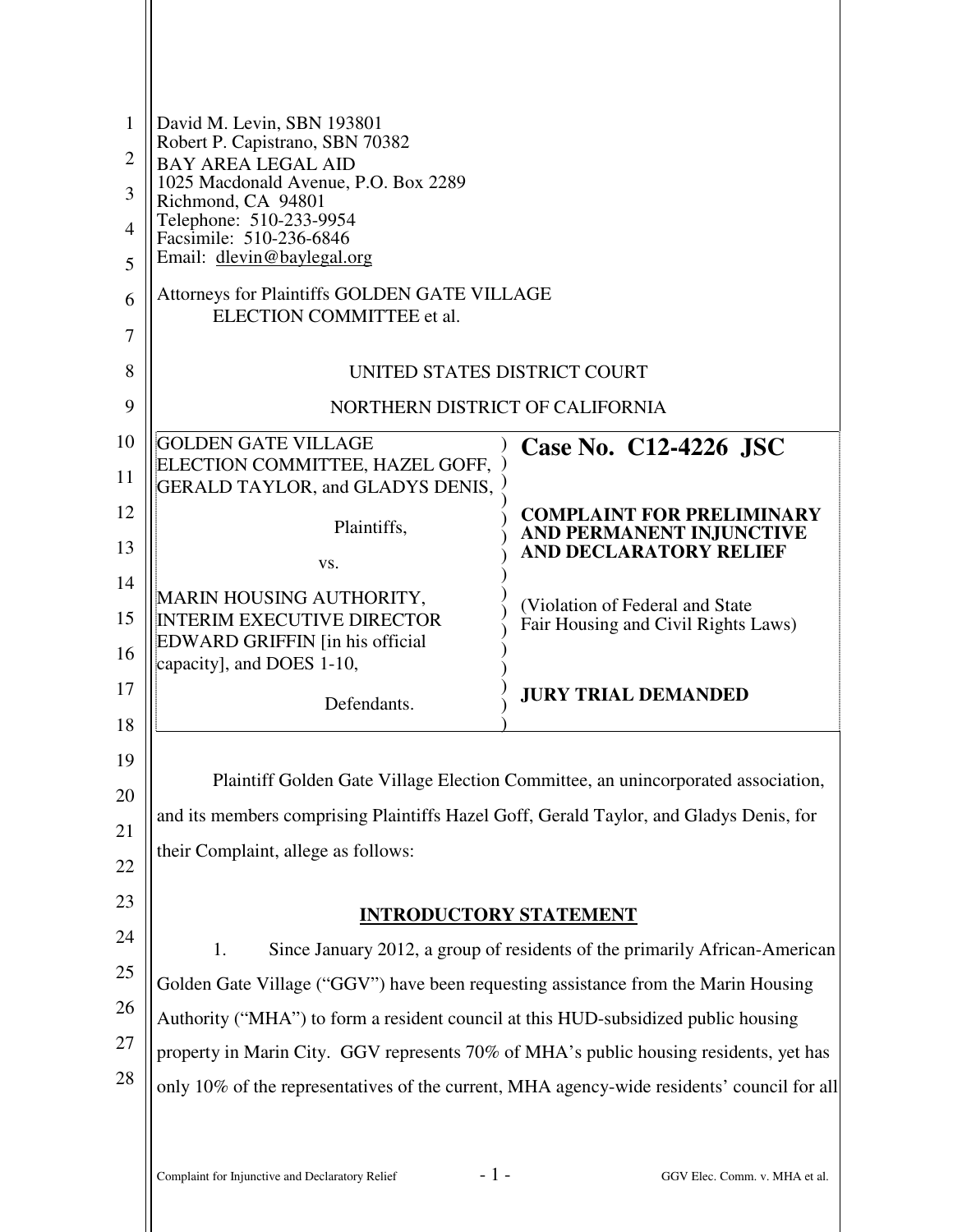1  $\mathcal{L}$ 3 4 5 6 of Marin County. The purpose of these councils is to give the residents a forum to voice their concerns, and GGV residents seek to form a local independent resident council because of their lack of representation. Despite numerous requests by GGV residents for help, and even though the agency has committed to "affirmatively further fair housing" as required by federal laws and regulations, MHA refuses to cooperate or assist in any way with the formation of a local resident council at GGV.

10 12 13 2. MHA's Executive Director Edward Griffin rejected this request for a local resident council at GGV, and stated he will only recognize a so-called "Agency-Wide Resident Council" ("AWRC") to represent all six of the rental properties that MHA operates in Marin County. This decision has the purpose or effect of discriminating against African Americans based on their race, and against families with children based on their familial status, in violation of the Fair Housing Act, 42 U.S.C. section 3601 *et seq.*, and related federal and state laws.

3. Although two-thirds of Marin County public housing residents – almost 700 people – live at GGV (the only MHA property for families with children), of ten AWRC members only one lives at GGV. Nearly all the AWRC representatives live at the other considerably smaller MHA properties, each of which has less than 60 units of housing only for elderly and disabled residents. Furthermore, approximately 70% of GGV residents are African-American, in sharp contrast to the other MHA properties with about 7% African-Americans residents (approximately 3% of Marin County residents are African-American).

20 21 22 23 24 25 26 4. HUD regulations governing MHA's operation of GGV clearly promote the benefits of resident participation, and require MHA to support the formation of local resident councils. Also, HUD regulations specifically provide for both jurisdiction-wide and local resident councils to exist together. The ability to form resident councils which actually represent the residents is accordingly part of the panoply of services provided in connection with rental housing, and a term, condition or privilege of that rental within the meaning of 42 U.S.C. § 3604.

27 28 5. MHA's refusal to assist GGV residents with their request to form a local resident council thus runs counter to these HUD regulations, and violates MHA's

7

8

9

11

14

15

16

17

18

19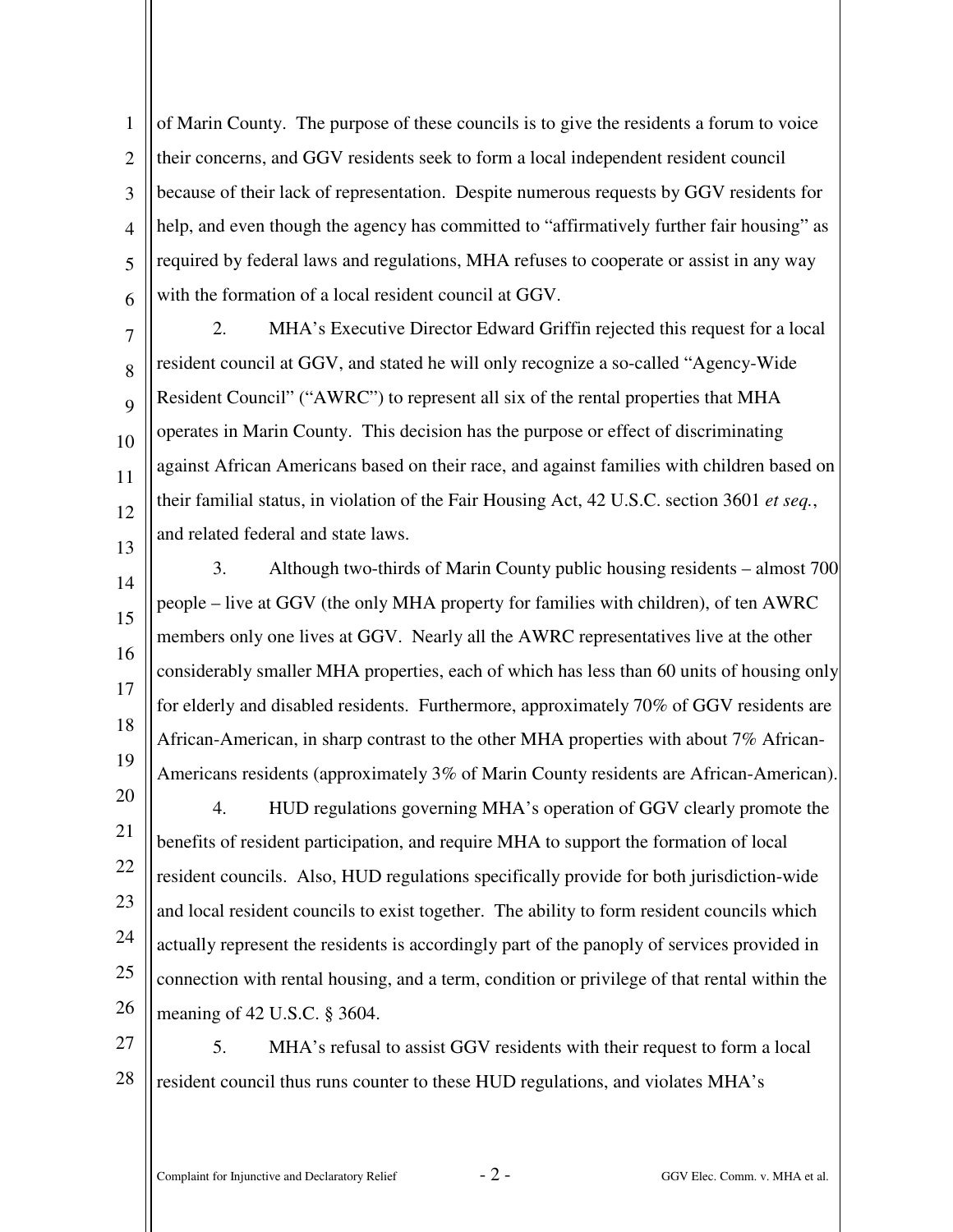| 1              | obligation to affirmatively further fair housing under the Fair Housing Act and other state    |
|----------------|------------------------------------------------------------------------------------------------|
| $\overline{2}$ | and federal laws. Therefore, the GGV Election Committee asks this Court for an Order           |
| 3              | requiring MHA to comply with HUD regulations, and state and federal fair housing laws,         |
| $\overline{4}$ | by working with Golden Gate Village residents to elect a local resident council.               |
| 5              |                                                                                                |
| 6              | <b>JURISDICTION AND VENUE</b>                                                                  |
| 7              | This Court has jurisdiction over this matter pursuant to 28 U.S.C. § 1331<br>6.                |
| 8              | because it arises under 42 U.S.C. § 3601 et seq., and for redress of violations of Plaintiff's |
| 9              | rights under Federal Fair Housing Laws.                                                        |
| 10             | 7.<br>Venue is proper in this Court under 28 U.S.C. § 1391 because the events at               |
| 11             | issue occurred in this judicial district.                                                      |
| 12             | A number of claims asserted herein allege violations of state law, and arise<br>8.             |
| 13             | out of the same transaction or series of transactions on which the federal claims are based,   |
| 14             | and therefore this Court has supplemental jurisdiction over these state law claims.            |
| 15             |                                                                                                |
|                |                                                                                                |
| 16             | <b>INTRADISTRICT ASSIGNMENT</b>                                                                |
| 17             | The claims alleged herein arose in the County of Marin. This action is<br>9.                   |
|                | properly assigned to either the Oakland or San Francisco Division of the United States         |
| 18             | District Court for the Northern District of California pursuant to Civil Local Rule 3-2(d).    |
| 19             |                                                                                                |
| 20             | <b>PARTIES</b>                                                                                 |
| 21             | Plaintiff Golden Gate Village Election Committee is an unincorporated<br>10.                   |
| 22             | association located in Marin City, in Marin County, and comprised of three residents living    |
| 23             | at Golden Gate Village ("GGV"): Plaintiffs Hazel Goff, Gerald Taylor, and Gladys Denis.        |
| 24             | 11.<br>Defendant Marin Housing Authority ("MHA") is a public corporation                       |
| 25             | authorized by law to provide decent, safe and sanitary housing for low and moderate            |
| 26             | income people, and directed by the Marin Housing Authority Commission.                         |
| 27             | On information and belief, Edward Griffin is the Interim Executive Director<br>12.             |
| 28             | of MHA, and his office is located in Marin County, State of California.                        |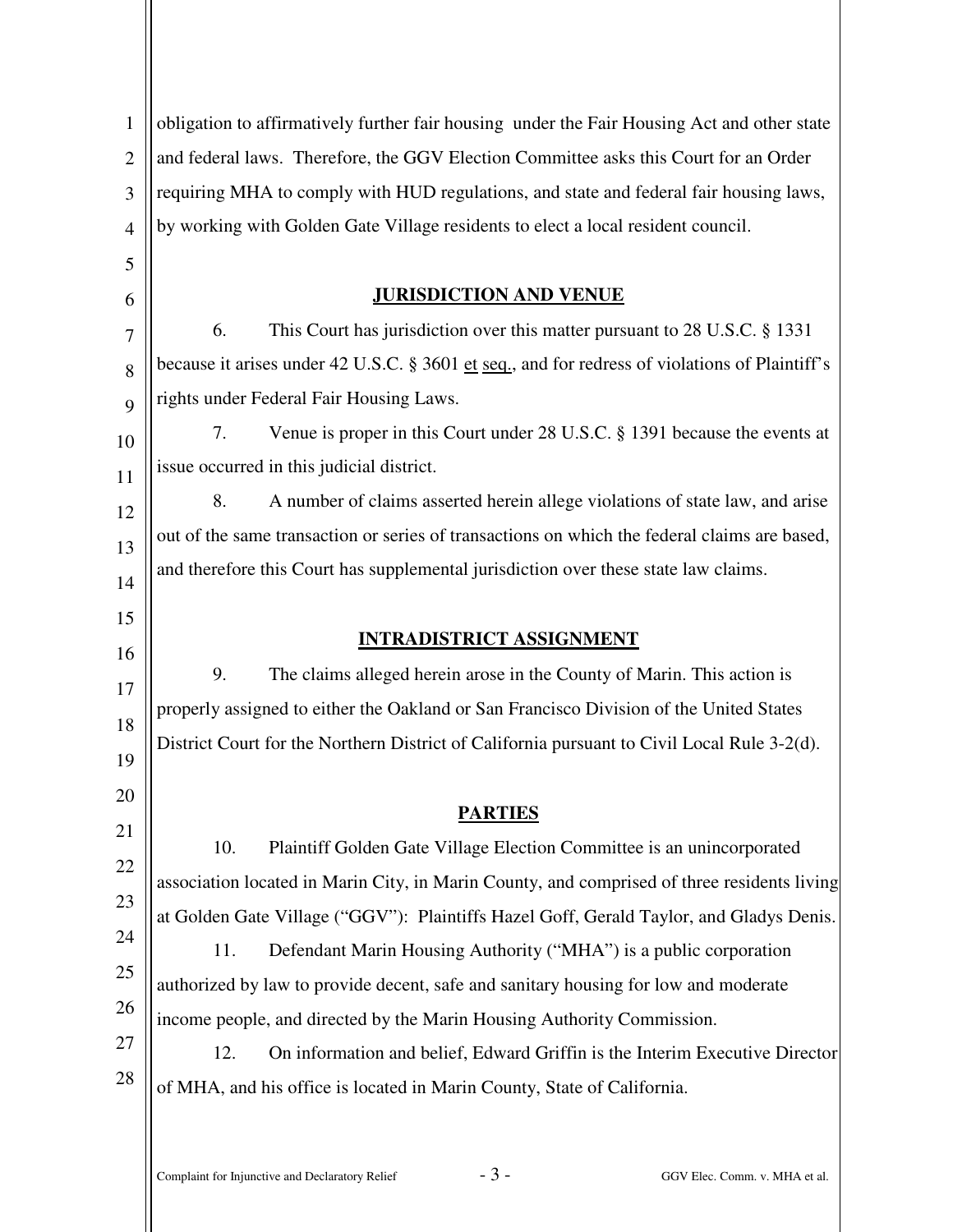| $\mathbf{1}$   | Plaintiffs are ignorant of the true names and capacities of the Defendants<br>13.               |
|----------------|-------------------------------------------------------------------------------------------------|
| $\overline{2}$ | named herein as Does 1 through 10, and Plaintiffs therefore sue these Defendants by their       |
| 3              | fictitious names. Plaintiffs will amend their complaint to allege the true names and            |
| $\overline{4}$ | capacities of these Doe Defendants when they have been ascertained.                             |
| 5              | 14.<br>Plaintiffs are informed and believe, and on that basis allege, that each of the          |
| 6              | Defendants, including the Doe Defendants, is responsible for the occurrences herein             |
| $\overline{7}$ | alleged.                                                                                        |
| 8              | Plaintiffs are informed and believe that each Defendant, including the Doe<br>15.               |
| 9              | Defendants, was the agent or employee of each of the other Defendants, and in perpetrating      |
| 10             | the wrongful conduct detailed in this complaint, acted within the scope of such agency or       |
| 11             | employment, or ratified the acts of the other.                                                  |
| 12             |                                                                                                 |
| 13             | <b>STATEMENT OF FACTS</b>                                                                       |
| 14             | <b>History of Marin City after World War II</b>                                                 |
| 15             | 16.<br>Prior to World War II, the land that would become Marin City was home to                 |
| 16             | a dairy farm and a handful of families. Soon after war was declared on December 8, 1941,        |
| 17             | 20,000 workers migrated to the Marin City area from all over the United States, attracted       |
| 18             | by the jobs at Marinship Shipyards, the Sausalito-waterfront shipyard owned by Bechtel.         |
| 19             | In 1942, Marin City was rapidly constructed to house 6,000 of those workers. In less than       |
| 20             | three years, Marinship workers built and launched a total of 93 liberty ships and tankers –     |
|                | a vital contribution to the country's "Arsenal of Democracy."                                   |
| 21             | This "instant community," constructed during World War II by a joint<br>17.                     |
| 22             | venture between the federal government and the Marin County Housing Authority (which            |
| 23             | was created to manage the project) boasted 2,700 dormitory and apartment units, a school,       |
| 24             | a public library, a variety of stores, cafes, and barber/beauty shops, a health facility, and a |
| 25             | community center.                                                                               |
| 26             | 18.<br>At its peak, Marin City had a population of 6,500 people, including over                 |
| 27             | 1,000 school-aged children. As one of the country's first racially integrated federal           |
| 28             | housing projects, Marin City was home to Midwestern Whites (85%), Southern Blacks               |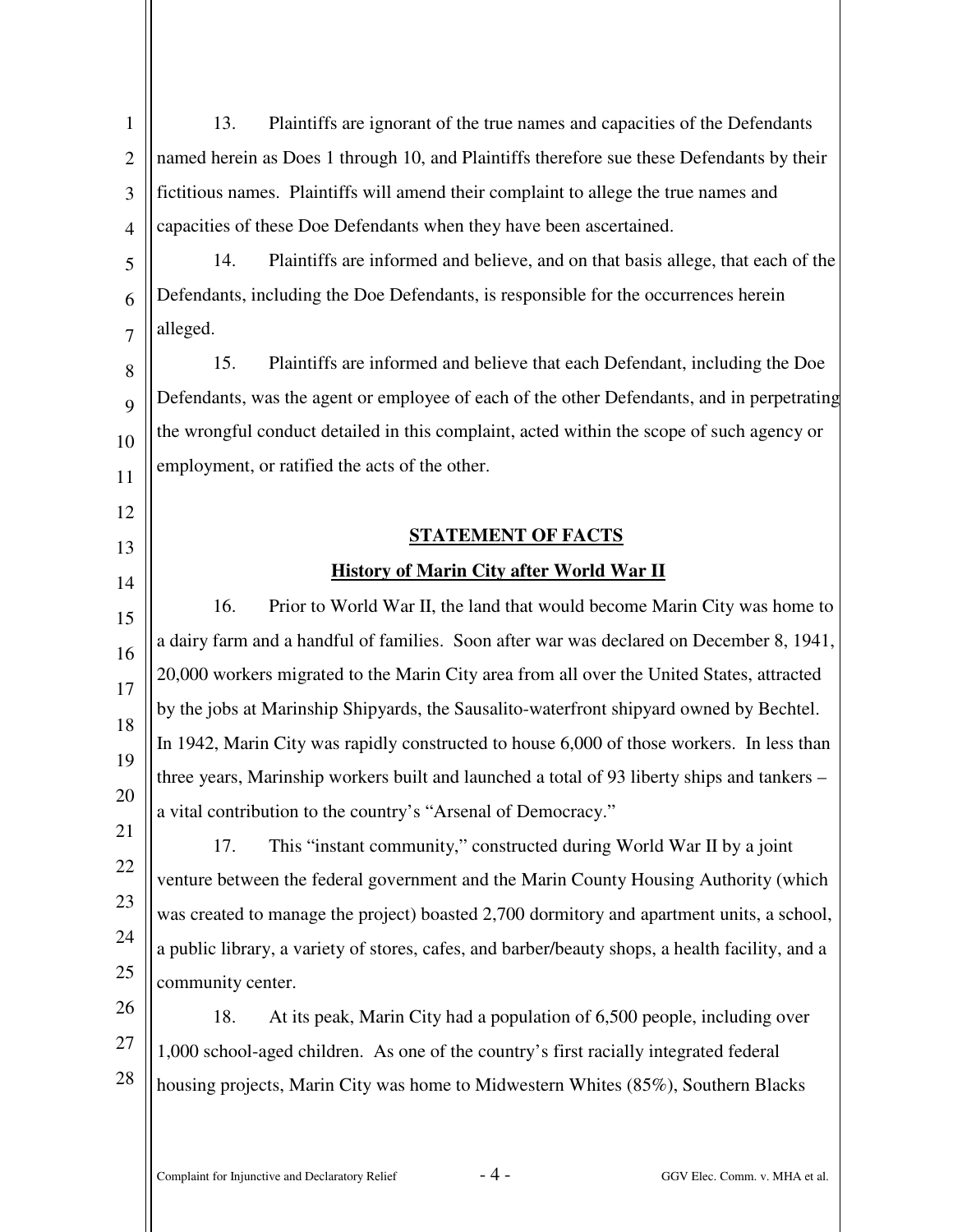1 2 (10%), and Chinese immigrants (5%) who worked around the clock to build liberty ships in the Marin shipyards.

3 4 5 6 7 8 19. Although the majority of guest laborers departed Marin City at the end of the war, many of the African-American shipyard laborers who had migrated from the Southern U.S. remained – some by choice, and some due to racially discriminatory laws limiting housing opportunities in other parts of Marin County. In contrast to war times when African-Americans comprised only 10% of Marin City's population, after the war ended African-Americans soon became the core of this community.

20. By 1962, Marin City's population had been reduced to 1,300. The White and Chinese laborers were virtually gone, leaving behind a community that was now 90% African-American. The wartime housing was torn down, replaced by 300 public housing units, 82 single-family homes, and a 104-unit cooperative.

21. Currently, Marin City is the most diverse community in Marin County. There are approximately 4,000 residents, of whom approximately 40% are African-American, 33% are White, 10% are Hispanic, 8% are Asian/Pacific Islander, and 9% Other.

## **Marin Housing Authority and Golden Gate Village**

18 19 20 21 22 23 24 25 26 27 22. The Marin Housing Authority administers a total of 500 public housing units in Marin County, 300 of which are located at Golden Gate Village in Marin City. The remaining 200 units are in nine small elderly/disabled complexes spread across the county. Black/African-American households are disproportionately represented in Golden Gate Village. According to data provided by the Marin Housing Authority in 2010, 71% of Golden Gate Village residents are Black/African-American, as compared to only 7% of residents of the other public housing projects in the County. Contrast this with 2010 Census data which shows that a scant 2.8% of Marin County is Black/African-American. Further, Golden Gate Village is the only public housing complex in Marin County for low and moderate income families with children.

28

9

10

11

12

13

14

15

16

17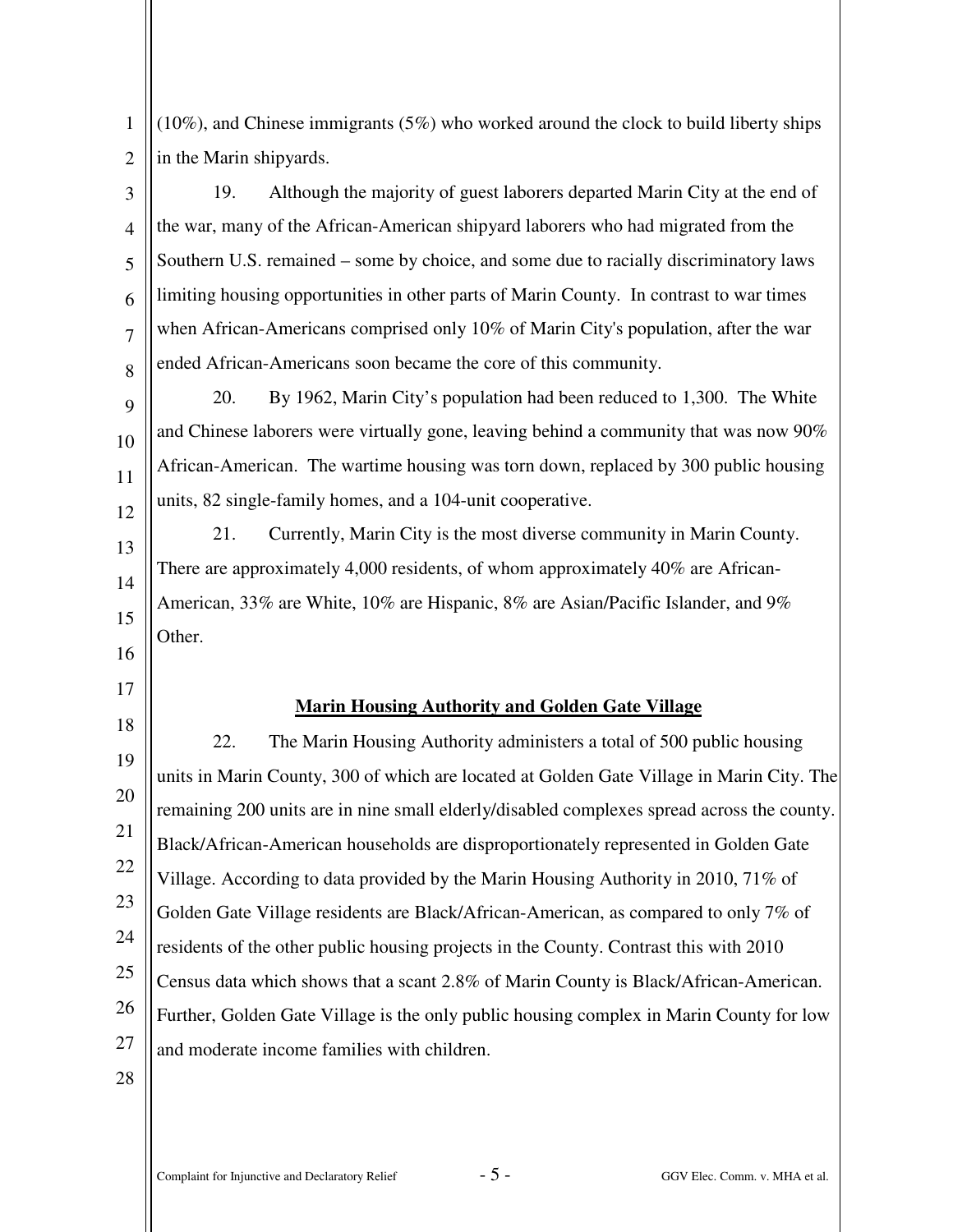1  $\overline{2}$ 3 23. The following chart presents data from the MHA 2010 Annual Report, and illustrates the striking disparity between the residents living at GGV, and the number of people who represent public housing residents on the current AWRC:

| $\overline{4}$ | No.                   | <b>Housing Project</b>               | No. of<br><b>Residents</b> | <b>Seats on</b><br><b>AWRC</b> | Percent<br>African-<br>American |
|----------------|-----------------------|--------------------------------------|----------------------------|--------------------------------|---------------------------------|
| 6              |                       | Golden Gate Village (Family Housing) | 678                        |                                | 71%                             |
| ⇁              | $\mathcal{D}_{\cdot}$ | Venetia Oaks (Elderly/Disabled)      | 50                         | っ                              |                                 |
|                | 3                     | Homestead Terrace (Elderly/Disabled) | 28                         |                                |                                 |
| 8              |                       | Casa Nova (Elderly/Disabled)         | 42                         | 2                              | Ave. $7\%$                      |
|                |                       | Golden Hinde (Elderly/Disabled)      | 42                         |                                |                                 |
| 9              |                       | Krueger Pines (Elderly/Disabled)     | 63                         |                                |                                 |
| 10             |                       | <b>TOTALS</b>                        | 903                        | 10                             |                                 |

11 12 13 14 15 16 17 24. These numbers are staggering: today, on the AWRC, one representative speaks for 678 residents at Golden Gate Village – most of whom are African-Americans and families with children – yet nine representatives speak for 225 majority White and childless residents at the other five elderly/disabled properties. Under the auspices of the AWRC, people of color and families with children simply do not have the voice in MHA matters to which they are entitled. The disparate impact of this MHA decision to refuse recognition for a local resident council at GGV is beyond dispute.

18

## **Golden Gate Village Election Committee**

19 20 21 22 23 25. On January 24, 2012, a group of residents at Golden Gate Village selected three residents to serve as an Election Committee and work with MHA to conduct an election for a new resident council under applicable HUD regulations. Although MHA recognized a series of duly elected resident councils at GGV from about 1975 to 2009, since 2010 there has been no resident council at this MHA property.

24 25 26 27 28 26. The Golden Gate Village Election Committee is comprised of three residents who are individual plaintiffs in this case: (1) Hazel Goff has lived at Golden Gate Village since 1992, and is 72 years old, (2) Gerald Taylor has lived at Golden Gate Village since 2005, and is 63 years old, and (3) Gladys Denis has lived at Golden Gate Village since 1970, and is 69 years old.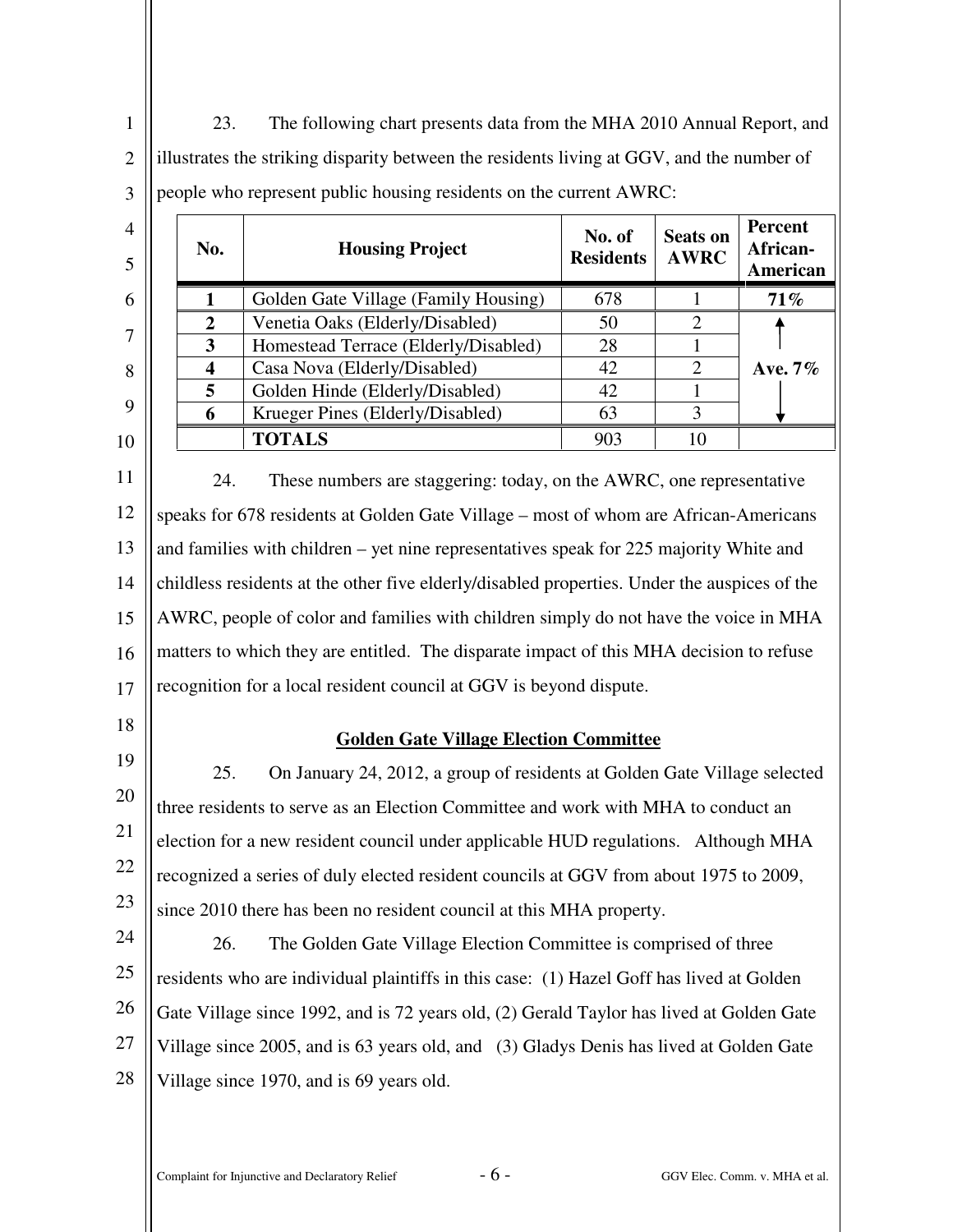## **GGV Request for Assistance Refused by MHA**

27. On February 3, 2012, a letter was sent by Bay Area Legal Aid to then MHA Executive Director Dan Nackerman on behalf of the GGV Election Committee. This letter proposed dates for conducting an election of a new resident council, and named a potential "election monitor" with experience from the Marin County League of Women Voters. The letter stated "[w]e are eager to work with the Marin Housing Authority in conducting this election, and would be happy to address any questions or concerns you may have."

28. In response to this February 3 letter, Mr. Nackerman stated by phone and email on February 4, 2012 that GGV residents could not form a local council because of the existing MHA agency-wide council.

29. On February 10, 2012, another letter was sent by Bay Area Legal Aid on behalf of the GGV Election Committee, which cited HUD regulations and other laws to explain that a local council could be formed at GGV despite existence of the MHA agencywide council.

30. On March 19, 2012, counsel for MHA responded to the February 10 letter, and stated that "HUD regs prohibit MHA from granting your request and recognizing another resident council." MHA's March 19 letter took the position that a local council at GGV would be a "competing council," and therefore prohibited by HUD regulations.

18 19 20 21 22 23 24 31. On March 28, 2012, Fair Housing of Marin and Bay Area Legal Aid responded, and noted HUD regulations clearly provide for the concurrent existence of both jurisdiction-wide and local resident councils. This letter also explained that GGV needs a local resident council "based on the unique characteristics of this historic community, and which clearly faces issues very different from those that may be encountered by MHA clients in other parts of Marin." This letter explained the fair housing issues involved: For this reason, MHA also faces important obligations under state and

federal law to ensure adequate opportunities for GGV residents to participate in decision-making as part of its duty to affirmatively further fair housing, and because many GGV residents belong to racial and ethnic groups who are not well-represented in other Marin neighborhoods. Additionally, GGV is the only public housing complex in Marin County available to families with children. GGV has more units and houses more residents than the five other elderly/disabled housing projects in Marin

1

2

3

4

5

6

7

8

9

10

11

12

13

14

15

16

17

25

26

27

28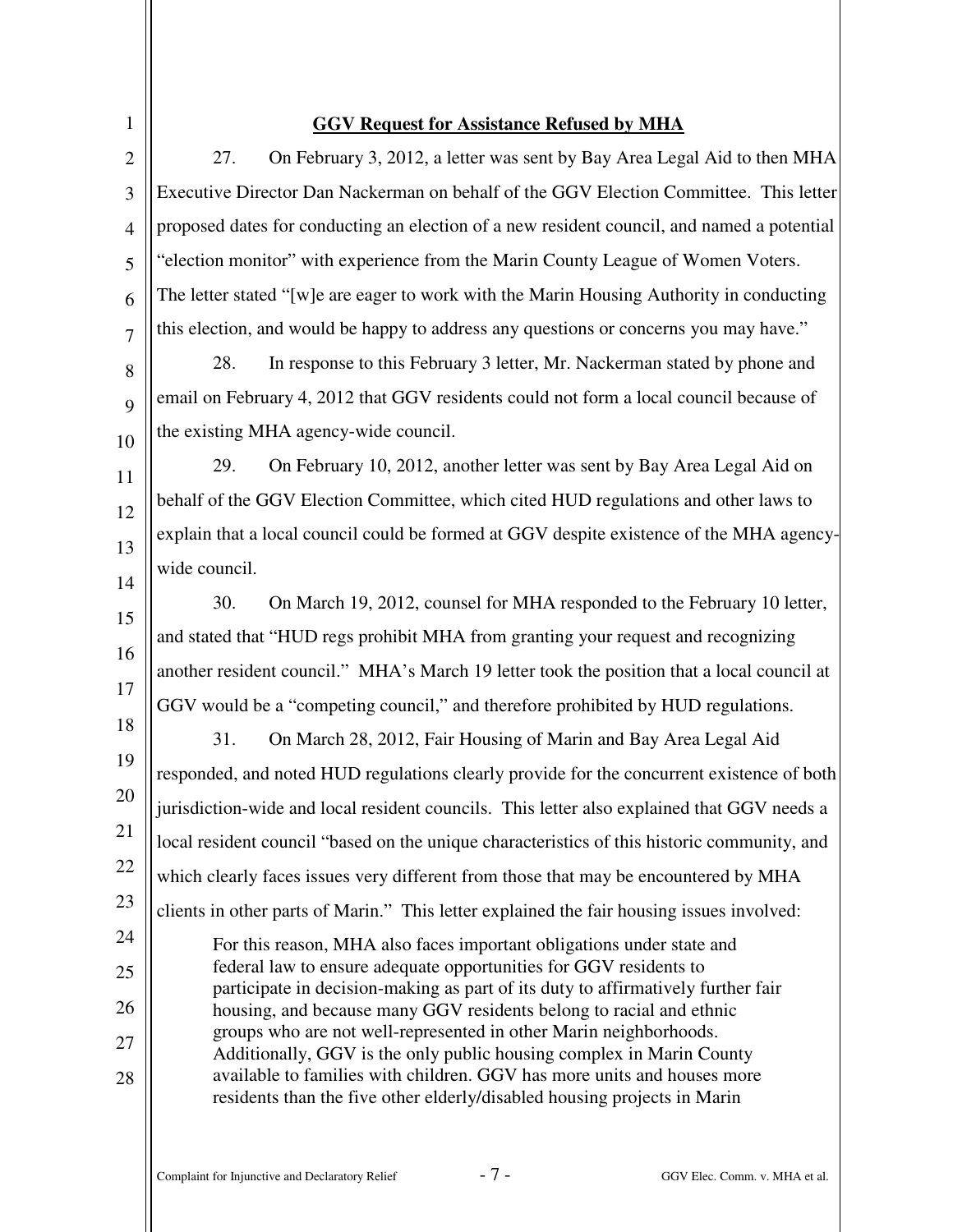| 1                | County combined, yet only one of the ten total members and alternates on<br>the Agency-Wide Residents Council represents GGV.                           |
|------------------|---------------------------------------------------------------------------------------------------------------------------------------------------------|
| $\overline{2}$   |                                                                                                                                                         |
| 3                | Nevertheless, and despite numerous requests and meetings, MHA continues to refuse the                                                                   |
| $\overline{4}$   | request by GGV residents for a local resident council.                                                                                                  |
| 5                | <b>Federal Laws and Regulations Clearly Support A Local Resident Council at GGV</b>                                                                     |
| 6                | 32.<br>The United States Housing Act ("Housing Act") contemplates that in                                                                               |
| $\boldsymbol{7}$ | managing public housing developments, public housing authorities will support tenant                                                                    |
| 8                | programs and services, including the development and maintenance of tenant organizations                                                                |
| 9                | participating in the management of housing projects. $42 \text{ U.S.C.}$ § $1437a(c)(2)$ .                                                              |
| 10               | HUD regulations accordingly promote the formation of local resident<br>33.                                                                              |
| 11               | councils, such as that requested by GGV residents, in order to adequately represent the                                                                 |
| 12               | residents. For example, 24 CFR § 964.11 sets forth this general HUD policy of fostering                                                                 |
| 13               | resident involvement at public housing properties:                                                                                                      |
| 14               | HUD promotes resident participation and the active involvement of                                                                                       |
| 15               | residents in all aspects of a HA's overall mission and operation. Residents<br>have a right to organize and elect a resident council to represent their |
| 16               | interests. As long as proper procedures are followed, the HA shall<br>recognize the duly elected resident council to participate fully through a        |
| 17               | working relationship with the HA. HUD encourages HAs and residents to                                                                                   |
| 18               | work together to determine the most appropriate ways to foster constructive<br>relationships, particularly through duly elected resident councils.      |
| 19               | 34.<br>HUD regulations also explain how local resident councils and jurisdiction-                                                                       |
| $20\,$           | wide councils should work together, for example in 24 CFR § 964.105(c):                                                                                 |
| 21               | There shall be regularly scheduled meetings between the HA and the local                                                                                |
| 22               | duly elected resident council, and the jurisdiction-wide resident council to<br>discuss problems, plan activities and review progress.                  |
| 23               |                                                                                                                                                         |
| 24               | Given the role of tenant organizations in the governance of public housing<br>35.                                                                       |
| 25               | authorities contemplated by Congress and HUD, the ability to form and maintain a truly                                                                  |
| 26               | representative resident council is a "term, condition or privilege" attendant to the rental of                                                          |
| 27               | a public housing dwelling unit, and one of the services provided in connection with that                                                                |
| 28               | rental within the meaning of the Fair Housing Act, 42 U.S.C. § 3604(b).                                                                                 |
|                  |                                                                                                                                                         |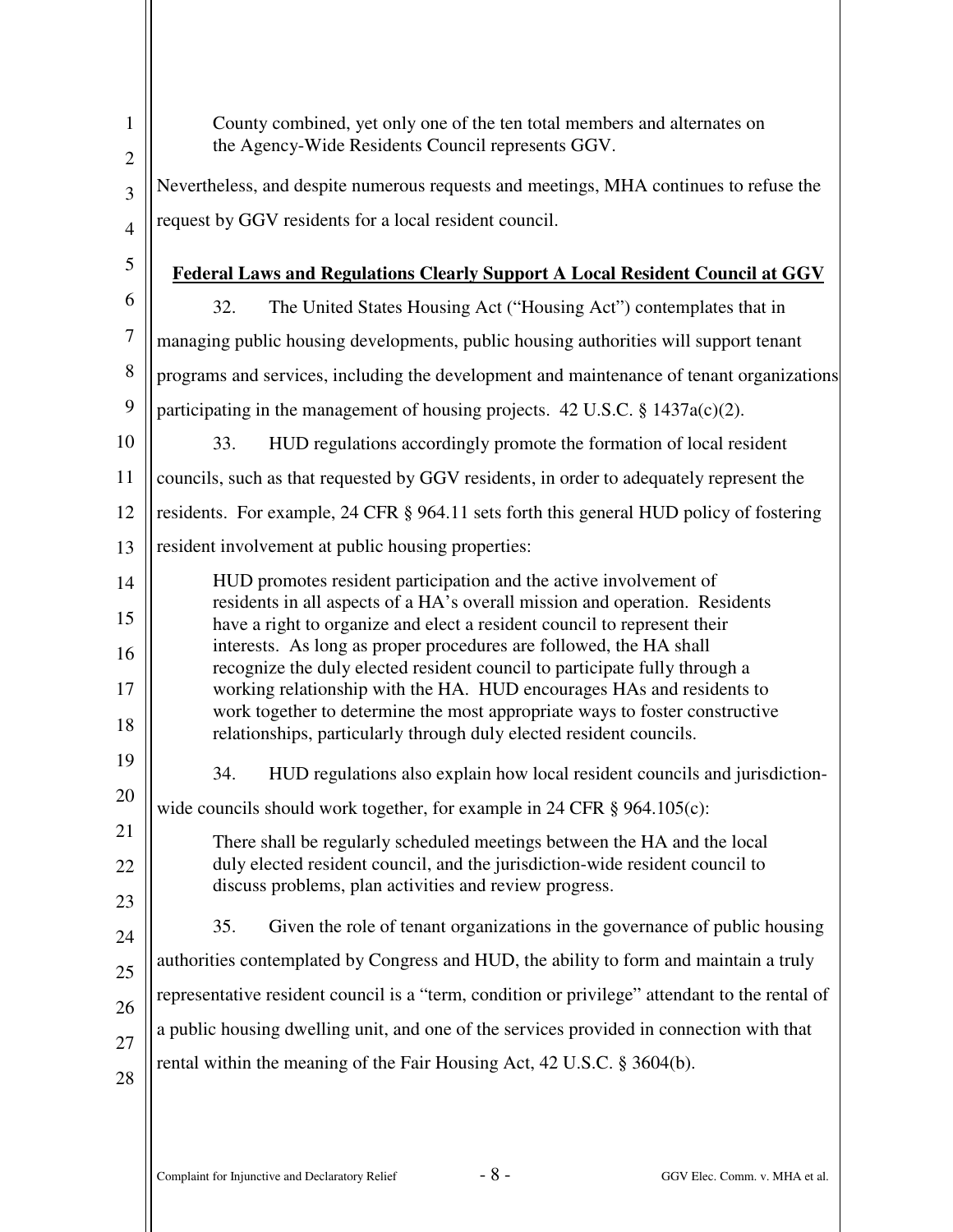3 4 36. A local resident council at GGV would permit residents to participate in important MHA decisions, ranging from beautification and maintenance to planning for renovation and construction of new buildings and facilities. HUD regulations specifically endorse the goal of resident participation in housing authority management because this helps promotes effective operations by enabling meaningful resident involvement.

6 7 8 9 10 11 12 13 37. The MHA Agency-Wide Resident Council (AWRC) does not and cannot serve the same function of encouraging direct local resident participation at GGV. Many of the residents at GGV face significant mobility or transportation challenges, and they are unable travel to other parts of Marin County for AWRC meetings and hearings. The AWRC does not appear to have been formed in compliance with 24 CFR § 964.105. Furthermore, the regional nature of the AWRC necessarily reduces its focus and accountability to residents at any single MHA property. The AWRC cannot serve the same purpose or provide the same benefits as a local resident council at GGV.

14

1

 $\mathcal{D}_{\mathcal{L}}$ 

5

## **MHA Interfered with Plaintiffs' May 2012 Election Plans**

15 16 17 18 19 20 21 22 23 24 25 26 27 28 38. In May 2012, the GGV Election Committee tried to go forward with its election plans by arranging for the distribution of an informational flyer to all units at GGV. These materials explained there would be an election for a local resident council, and included a form to nominate candidates by requiring 12 signatures by other residents. The flyer also noted events with question marks where MHA assistance might be needed. Bay Area Legal Aid sent copies of the flyers to MHA counsel by email on May 19, 2012. 39. Shortly after these flyers were distributed by the GGV Election Committee, MHA employees or agents circulated a document to criticize the committee's efforts: Marin Housing Authority learned there are handouts being distributed regarding the Golden Gate Village Resident Council. These handouts have information about Marin Housing Authority that is not correct. Please be advised that the Golden Gate Village Resident Council (GGVRC) is currently not a recognized council of MHA in accordance with law. HUD determined that GGVRC violated certain laws, including failure to hold fair and frequent elections. HUD supported MHA's decision to stop recognizing GGVRC.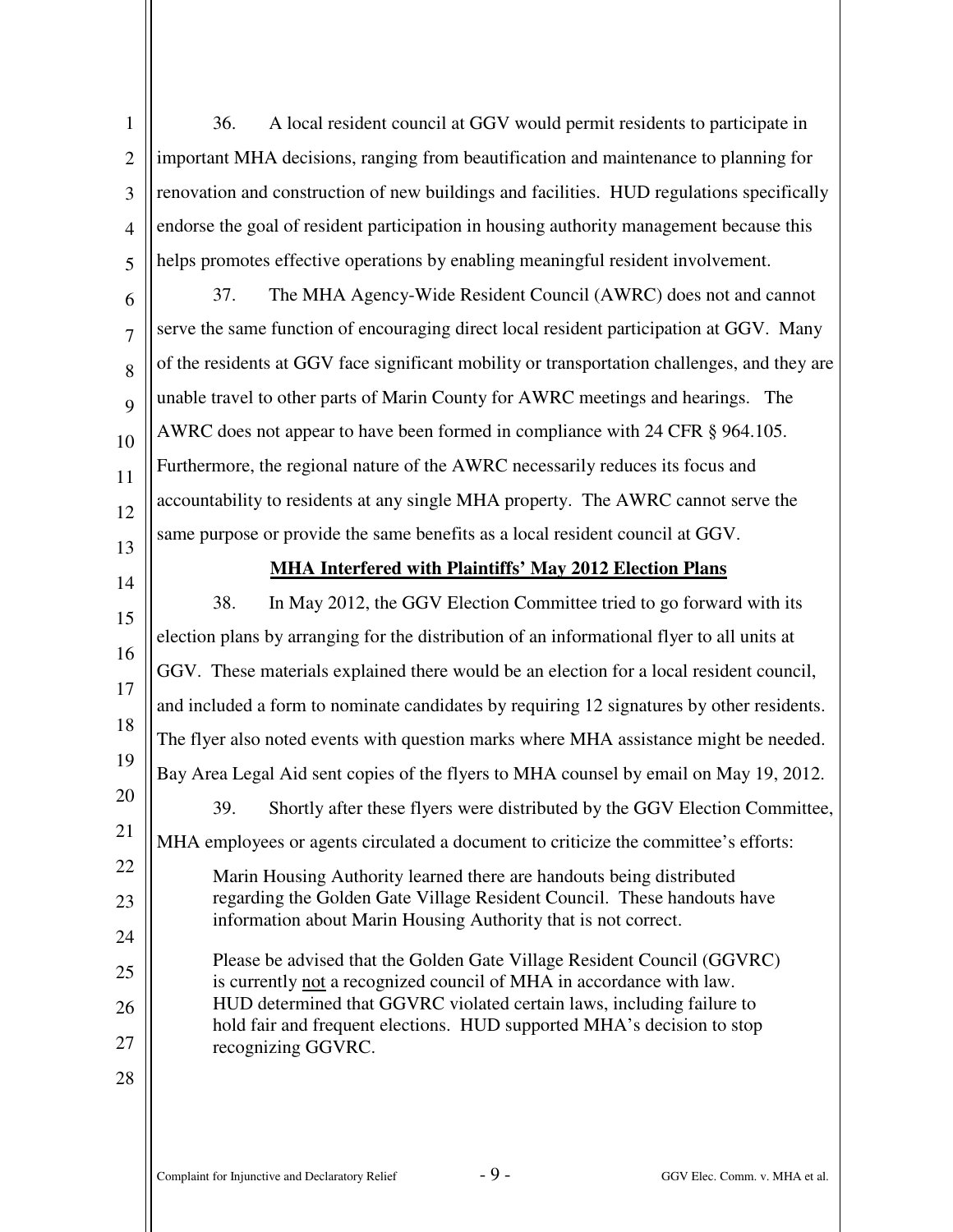| $\mathbf{1}$<br>$\overline{2}$ | MHA strongly supports resident participation in your communities,<br>including forming any groups that Golden Gate Village residents desire to<br>form so long as it does not violate law. MHA is willing to provide limited |
|--------------------------------|------------------------------------------------------------------------------------------------------------------------------------------------------------------------------------------------------------------------------|
| 3                              | assistance with these initiatives, but requests for assistance must be made in                                                                                                                                               |
| 4                              | advance. The handouts that have been distributed by GGVRC refer to<br>MHA's assistance, but MHA has not provided authorization to GGVRC to                                                                                   |
| 5                              | include MHA in these handouts, nor has MHA agreed regarding its<br>involvement with the current process.                                                                                                                     |
| 6                              | The Agency Wide Resident Council ("AWRC") is the resident council that                                                                                                                                                       |
| $\overline{7}$                 | represents Golden Gate Village. The AWRC is recognized by MHA and                                                                                                                                                            |
| 8<br>9                         | HUD. Golden Gate Village's representative on the AWRC is Isaiah<br>Wallace. MHA encourages residents to get involved with the AWRC right<br>now. If you have any questions regarding this handout, please contact your       |
| 10                             | Program Manager, Kylah Reynolds, at 415-339-1929.                                                                                                                                                                            |
| 11                             | 40.<br>Despite this action by MHA, eight residents submitted petitions for                                                                                                                                                   |
| 12                             | nomination to the GGV Election Committee, each signed by twelve other GGV residents.                                                                                                                                         |
| 13                             | 41.<br>The GGV Election Committee met with Defendant Edward Griffin on June                                                                                                                                                  |
| 14                             | 5, 2012, but he declined to provide recognition or assistance to a local resident council at                                                                                                                                 |
| 15                             | GGV. Due to MHA's refusal to cooperate with the election of a local resident council,                                                                                                                                        |
| 16                             | Plaintiffs decided to postpone further work toward an election and seek legal relief.                                                                                                                                        |
| 17                             | <b>MHA has an Obligation to Affirmatively Further Fair Housing</b>                                                                                                                                                           |
| 18                             | 42.<br>HUD regulations obligate MHA to have occupancy policies that comply                                                                                                                                                   |
| 19                             | with the Fair Housing Act and with regulations to affirmatively further fair housing, which                                                                                                                                  |
| 20                             | include taking steps to overcome the effects of conditions which result in limiting                                                                                                                                          |
| 21                             | participation by persons of a particular race or other protected class. 24 CFR § 902.1(b);                                                                                                                                   |
| 22                             | 24 CFR § 1.4(b)(6)(ii). MHA also certifies annually that it will affirmatively further fair                                                                                                                                  |
| 23                             | housing. 42 USC $\S 1437c - 1(d)(16)$ and form HUD 50077.                                                                                                                                                                    |
| 24                             |                                                                                                                                                                                                                              |
| 25                             | <b>FIRST CAUSE OF ACTION</b>                                                                                                                                                                                                 |
| 26                             | (Violation of Federal Fair Housing Act)                                                                                                                                                                                      |
| 27                             | 43.<br>Plaintiffs reallege and incorporate by reference each paragraph previously                                                                                                                                            |
| 28                             | alleged in this complaint.                                                                                                                                                                                                   |
|                                |                                                                                                                                                                                                                              |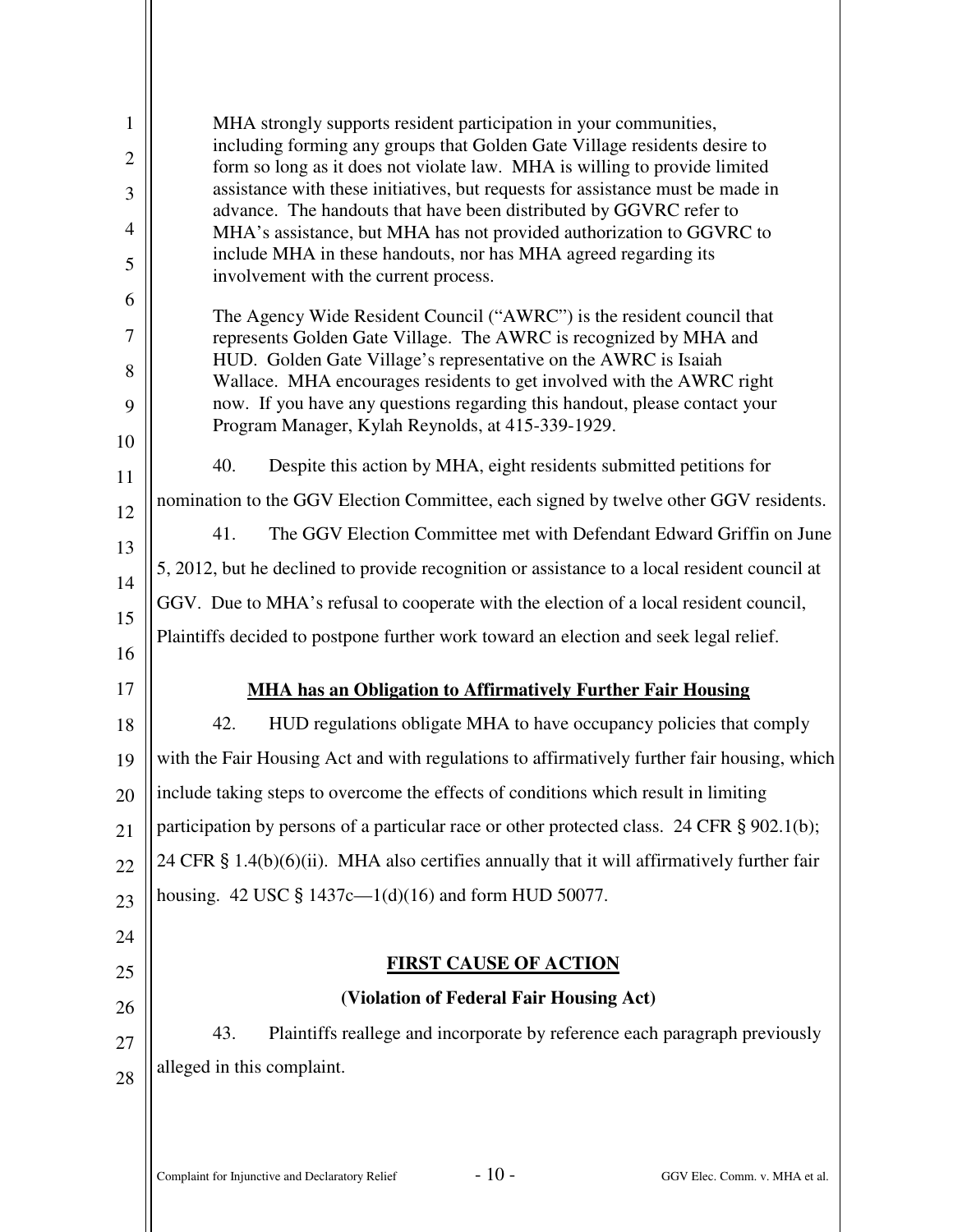| $\mathbf{1}$   | 44.                        | Defendants and each of them have unlawfully refused to comply with HUD                         |
|----------------|----------------------------|------------------------------------------------------------------------------------------------|
| $\overline{2}$ |                            | rules and regulations requiring recognition and support for the Plaintiffs in their efforts to |
| 3              |                            | form a local resident council at Golden Gate Village.                                          |
| $\overline{4}$ | 45.                        | Defendants have injured Plaintiffs and all residents of Golden Gate Village                    |
| 5              |                            | by committing discriminatory housing practices in violation of the federal Fair Housing        |
| 6              |                            | Act, 42 U.S.C. section 3601 et seq.                                                            |
| 7              | 46.                        | Defendants' actions have been negligent.                                                       |
| 8              | 47.                        | Defendants' actions have been with knowledge of the consequences, and in                       |
| 9              |                            | disregard of Plaintiffs' rights under state and federal law.                                   |
| 10             | 48.                        | Defendants' violation of HUD regulations resulted in a disparate adverse                       |
| 11             |                            | impact on the predominately African-American residents of Golden Gate Village.                 |
| 12             | 49.                        | The above-described acts and omissions of Defendants, and each of them,                        |
| 13             |                            | violate Plaintiffs' rights pursuant to 42 U.S.C. section 3601 et seq.                          |
| 14             | 50.                        | In engaging in the unlawful conduct described above, Defendants acted                          |
| 15             |                            | intentionally and maliciously and with callous and reckless disregard of the rights of the     |
| 16             | Plaintiffs.                |                                                                                                |
| 17             | 51.                        | Plaintiffs have suffered and will continue to suffer irreparable harm if                       |
| 18             |                            | Defendant is permitted to continue denying the formation of a resident council which           |
| 19             |                            | adequately represents the interests of the residents of Golden Gate Village.                   |
| 20             | 52.                        | Plaintiffs seek preliminary and permanent injunctive relief to prevent                         |
| 21             |                            | further harm as a result of Defendants' unlawful acts.                                         |
| 22             |                            |                                                                                                |
| 23             |                            | <b>SECOND CAUSE OF ACTION</b>                                                                  |
|                |                            | [California Fair Employment and Housing Act]                                                   |
| 24             | 53.                        | Plaintiffs reallege and incorporate by reference each paragraph previously                     |
| 25             | alleged in this complaint. |                                                                                                |
| 26             | 54.                        | Defendants have injured Plaintiffs by committing discriminatory housing                        |
| 27             |                            | practices in violation of the California Fair Employment and Housing Act, California           |
| 28             |                            | Government Code section 12955, et seq.                                                         |
|                |                            |                                                                                                |
|                |                            |                                                                                                |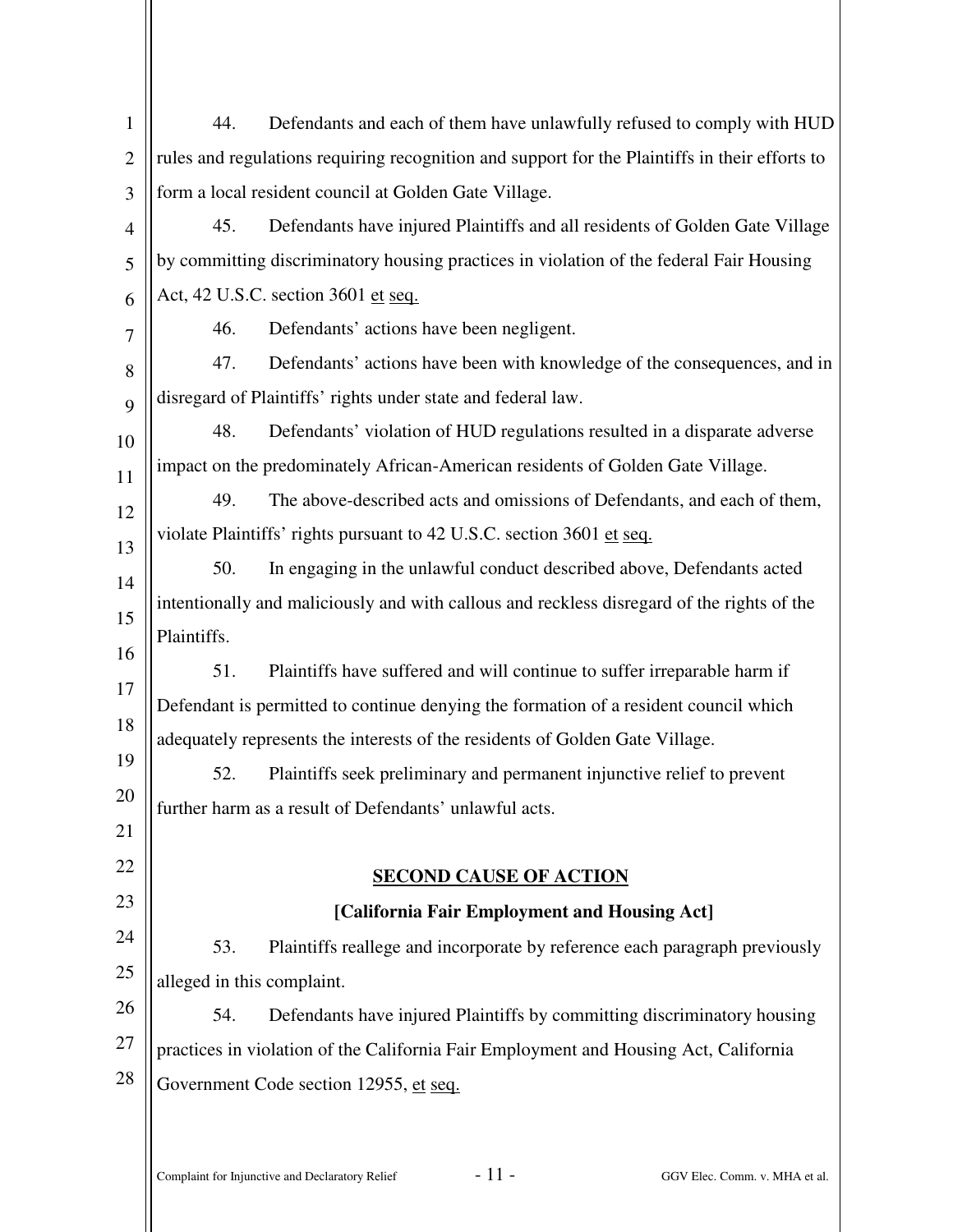| $\mathbf{1}$   | 55.<br>The above-described acts and omissions of Defendants, and each of them,               |
|----------------|----------------------------------------------------------------------------------------------|
| $\mathbf{2}$   | violate Plaintiffs' rights pursuant to California Government Code section 12955, et seq.     |
| 3              |                                                                                              |
| 4              | <b>THIRD CAUSE OF ACTION</b>                                                                 |
| 5              | <b>Declaratory Judgment</b>                                                                  |
| 6              | 56.<br>Plaintiffs reallege and incorporate by reference each paragraph previously            |
| $\overline{7}$ | alleged in this Complaint.                                                                   |
| 8              | An actual controversy has arisen and now exists between Plaintiffs and<br>57.                |
| 9              | Defendants concerning their respective rights and duties in that Plaintiffs contend that the |
| 10             | Defendants are required to recognize and assist with Plaintiffs' planned efforts to conduct  |
| 11             | an election for a local resident council at Golden Gate Village. Defendants disagree, and    |
| 12             | believe their actions were lawful.                                                           |
| 13             | 58.<br>Plaintiffs desire a judicial determination of the parties' rights and duties,         |
| 14             | and a declaration as to which party's interpretation of these rights and duties is correct.  |
| 15             | A judicial declaration is necessary and appropriate at this time under the<br>59.            |
| 16             | circumstances in order that Plaintiffs may ascertain the parties' rights and duties under    |
| 17             | laws and regulations, including the HUD regulations that govern operations at GGV.           |
| 18             | <b>PRAYER</b>                                                                                |
| 19             | WHEREFORE, Plaintiffs pray for judgment as follows:                                          |
| 20             | That the Court enter a Declaratory Judgment declaring that the Defendants<br>1.              |
| 21             | have violated the Plaintiffs' rights by refusing to support the election of a local resident |
| 22             | council at Golden Gate Village;                                                              |
| 23             | 2.<br>That the Court order Defendants to comply with HUD regulations,                        |
| 24             | including good faith efforts to meet the following requirements in these regulations:        |
| 25             | Support election of a local resident council at GGV;<br>a.                                   |
| 26             | Provide space for a local resident council to meet at GGV, and a proper<br>$\mathbf b$ .     |
| 27             | share of the MHA resident participation fund; and                                            |
| 28             | Actively involve the local resident council in the management of GGV;<br>$\mathbf{c}$ .      |
|                |                                                                                              |
|                |                                                                                              |
|                | $-12-$<br>Complaint for Injunctive and Declaratory Relief<br>GGV Elec. Comm. v. MHA et al.   |